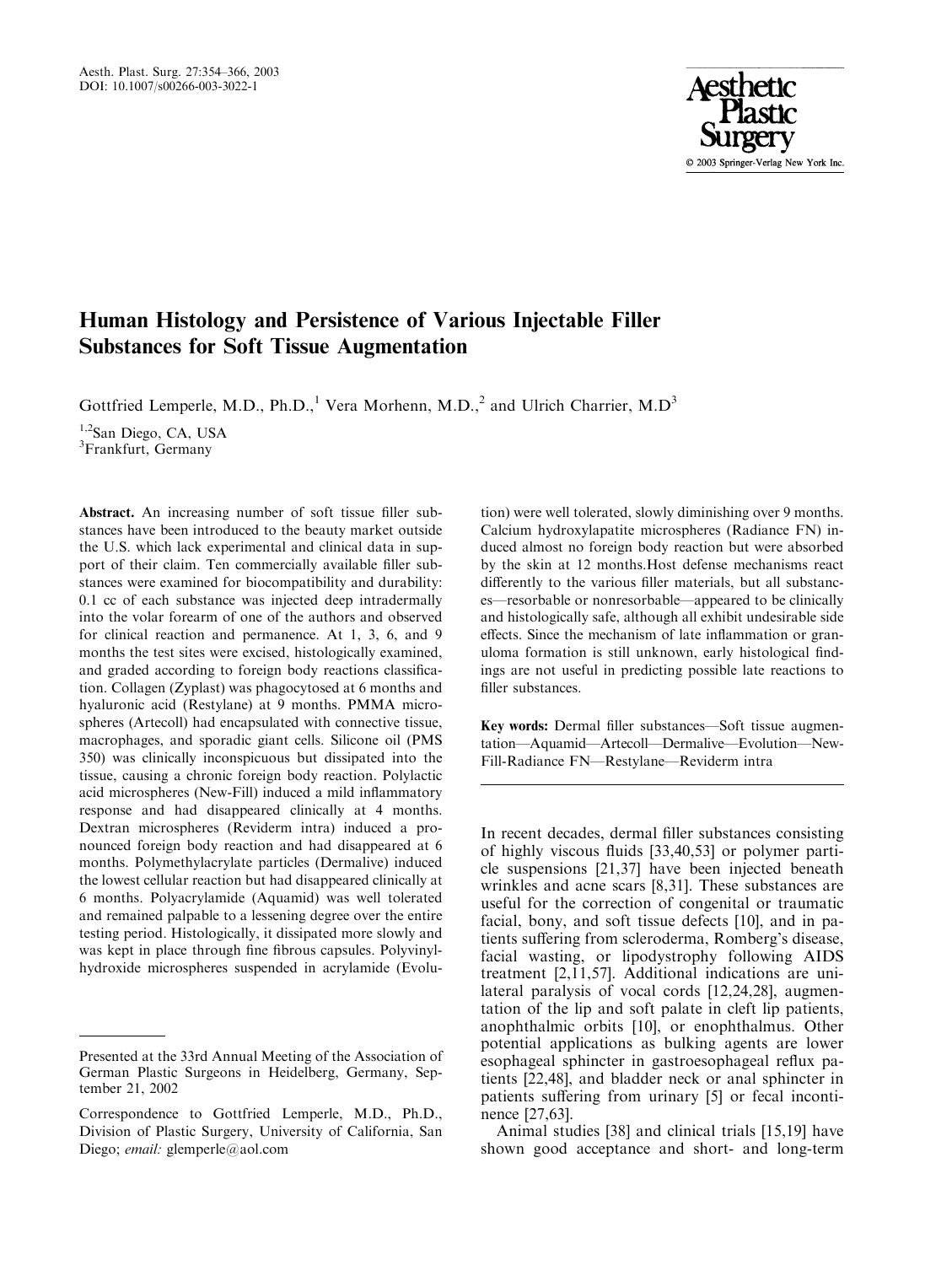efficacy in accordance with the chemical structure and surface characteristics of the microparticles. Resorbable materials such as collagen, hyaluronic acid [19,36,49], polymethylacrylate (PMA) [6], dextran [20], or polylactic acid [2] are removed by phagocytosis over a period of 3–12 months depending on the amount and type of bulking agent implanted. Permanent fillers such as paraffin [33], fluid silicone [11,17], Teflon [34], or silicone particles [21] have an irregular surface and cannot be phagocytosed but may eventually form foreign body granulomas due to ''frustrated macrophages'' [20]. Microspheres below the size of 15 microns [44,61] are generally phagocytosed and may be transported to local lymph nodes. Larger microspheres from nonresorbable polymers with a smooth surface [35,38,51] are encapsulated with fibrous tissue and escape phagocytosis. Clinically, all injected fluids [45,59] and particles [54,56] have been shown to cause foreign body granulomas in a small percentage of patients. Until the mechanism of granuloma formation is fully understood, the chance of development is not predictable.

The ideal soft tissue filler substance for wrinkles, skin defects, and sphincter

- is biocompatible and safe
- is stable at the implantation site
- keeps its volume and remains pliable
- does not cause protrusion of the skin or mucosa
- induces minimal foreign body reaction
- will not be removed by phagocytosis
- has no migration potential to distant locations
- does not cause foreign body granuloma.

As a percentage of wet weight, the human skin is composed of collagen (27–39%), elastin (0.2–0.6%), glycosaminoglycans (0.03–0.3%), and 60–72% water. The goal of this study was to confirm histocompatibility and permanence of various filler substances under investigation. For some products there exist no published scientific reports on biocompatibility, histology, or clinical studies.

#### Materials and Methods

During the past 4 years, four 0.1-cc blebs of 10 different dermal filler substances have been injected deep intradermally into the volar skin of a forearm, next to an existing scar. The injection sites were inspected weekly and clinical changes were recorded and photographed. Each raw of the different implants was excised after 1, 3, 6, or 9 months. At least four sections were cut from each implantation site at different levels for histological examination. The sections were stained with hematoxilin–eosin or Masson trichrome and evaluated in Frankfurt. An independent pathologist (U.C.) was blinded, receiving the histological

slices numbered only, and being unaware of the material involved.

A classification of foreign body reactions, established by Duranti et al. [19], was applied to each histological slide. The grading was performed on at least four slices of the same specimen.

- Grade I: slight reaction with a few inflammatory cells
- Grade II: clear inflammatory reaction with one or two giant cells
- Grade III: fibrous tissue with inflammatory cells, lymphocytes, and giant cells
- Grade IV: granuloma with encapsulated implants and clear foreign body reaction

The following commercially available filler materials were bought and injected in Europe:

- 1. Zyplast, a suspension of 3.5% crosslinked bovine collagen, purchased from Collagen Aesthetics, Inc., Fremont, CA
- 2. Restylane, a suspension of 2.0% crosslinked hyaluronic acid (HA) produced biotechnologically from *Streptococcus equi* [36,47,50] in saline, purchased from Q-Med AB, Uppsala, Sweden
- 3. Artecoll, a suspension of 20% microspheres (40  $\mu$ m) of polymethylmethacrylate (PMMA) in 3.5% bovine collagen solution [35,37], obtained from Artes Medical Inc., San Diego, CA
- 4. PMS 350, medical grade silicone fluid (dimethylpolysiloxane) of 350 centistoke viscosity, purchased from Vikomed, Meinerzhagen, Germany
- 5. New-Fill, which comes as a powder of poly-Llactic acid (L-PLA) microspheres  $(2-50 \text{ }\mu\text{m})$  to prepare a 4.5% suspension in 2.7% methylcellulose [2], purchased from Biotech Industry S.A., Luxembourg
- 6. Reviderm intra, a suspension of 2.5% dextran microspheres (40  $\mu$ m Sephadex) [20] in 2.0% hyaluronic acid (2.5 MDa) of bacterial origin (Rofilan), obtained from Rofil Medical International N.V. (RMI), Breda, The Netherlands
- 7. Dermalive, a 240% suspension of hydroxyethylmethacrylate (HEMA) fragments in 1.14% crosslinked hyaluronic acid of bacteriological origin [6], purchased from Dermatech S.A., Paris, France
- 8. Aquamid, a clear 5% crosslinked gel from polyacrylamide (PAAG) [42], purchased from Contura International S.A., Montreux, Switzerland
- 9. Evolution, a suspension of 6% polyvinylhidroxide (PVOH) microspheres  $(5-80 \mu m)$  in 2.5% polyacrylamide gel, purchased from Laboratoires ProCytech, Bordeaux, France
- 10. Radiance FN, a suspension of 30% calcium hydroxylapatite microspheres  $(25-40 \mu m)$  in a carboxymethyl-cellulose gel [9], purchased from BioForm Inc., Franksville, WI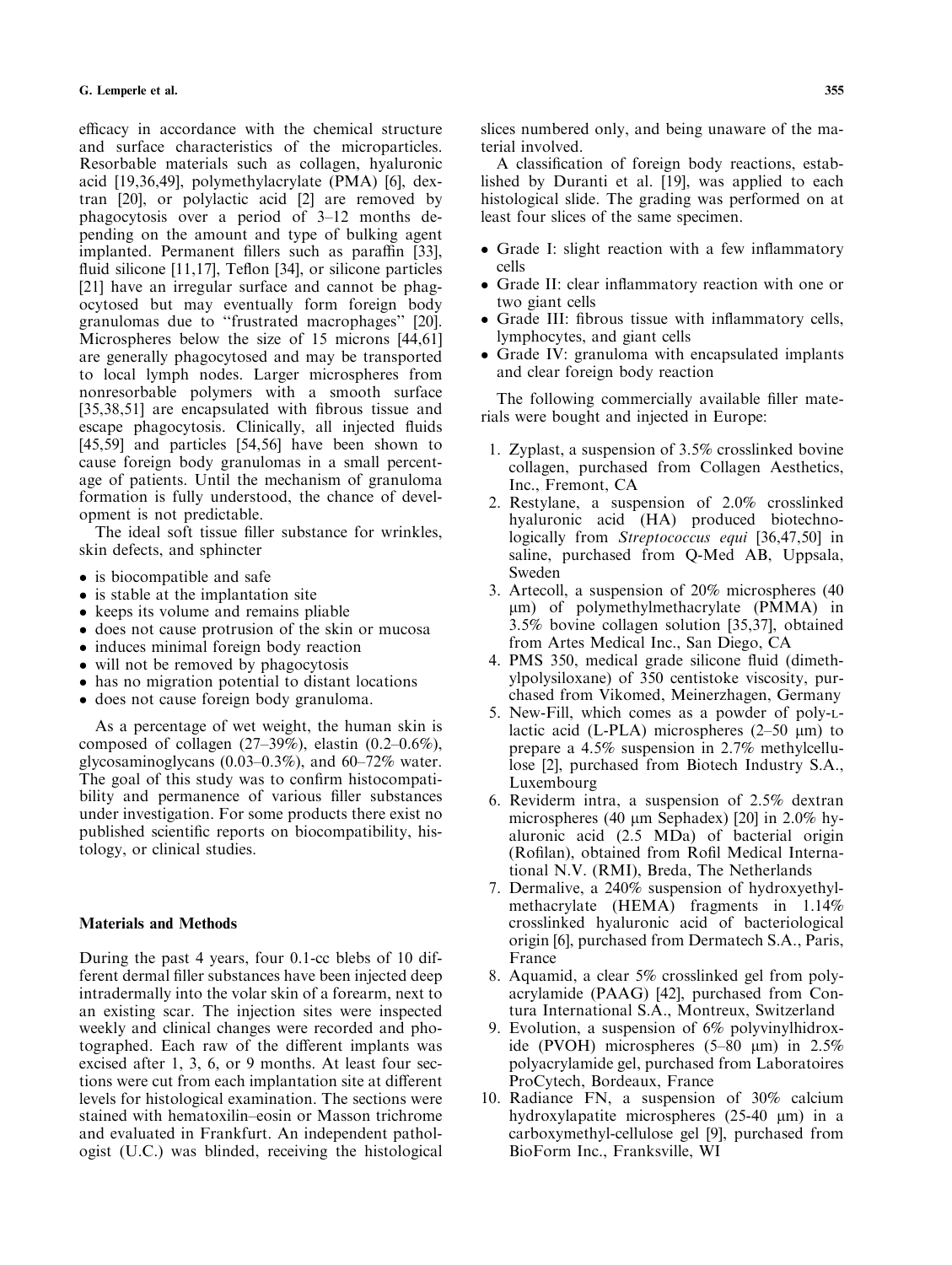### **Results**

All four implant sites in the human forearm could easily be identified after 1 and 3 months; however, not all implants could be visualized after 6 and 9 months. In the latter cases, the whole area was excised and sectioned 5–10 times in order to identify microscopic traces of the implant.

# Zyplast

The tissue sections obtained from human skin showed the presence of many macrophages and invading capillaries at the circumference of the implants at 1 month. This process goes along with slow resorption of the crosslinked eosinophilic opaque material with gradual and scarce infiltration of inflammatory cells, and little or no deposition of structures, which resemble new collagen fibers at 3 months [32]. At 6 months, no residue of cell-free Zyplast could be found in the human skin. The histological reactions were evaluated according to the Duranti scale (Fig. 1).

# Restylane

The clear hyaluronic acid gel induced erythema and swelling in the human skin for 2 days. Clinically, Restylane and all other tested crosslinked hyaluronic acid products disappeared from the skin within 4 months. Histologically, the blue stained hyaluronic acid showed little foreign body reaction (Fig. 2) but was slowly degraded by macrophages. Some macrophages and rare giant cells were apparent in the human skin at 3 months [19]. Clusters of these cells could still be found after 6 months; however, no residue could be identified at 9 months.

# Artecoll

At 1 month, each individual microsphere was separated from adjacent microspheres by a thin layer of eosinophilic material representing collagen fibers (Fig. 3). The implants were discrete and well circumscribed within the soft tissue. The peripheral regions of these foci had infiltrated to a depth of 2–3 microspheres and contained macrophages (1 per approximately 15 beads) and few multinucleated giant cells. The centers of the lesions were cell free and separated through fibrin fibers only. At 3 and 6 months, isolated giant cells extended deeper into the lesions (Fig. 4).

The implanted denatured collagen appeared to be resorbed at 3 months. New collagen deposits, evident at 1 month, increased the spaces between individual microspheres. The number of inflammatory cells was small at all times and indicates that collagen and microspheres induce a minimal immunogenic response.

The relative size of the palpable Artecoll lesions in human skin remained unchanged over 9 months (Fig. 5), suggesting that dissipation of microspheres into the surrounding soft tissue or migration to adjacent lymph nodes does not occur (Fig. 3).

# PMS 350 Silicone Fluid

PMS 350 is a colorless oil with a low viscosity, 350 times that of water (1 centistoke  $=$  viscosity of water), but with high chemical stability. Immediately after injection, PMS 350 dispersed into the surrounding tissue in form of millions of microdroplets (Fig. 6). At 1 month, each microdroplet, about 20– 100 microns in size, was encapsulated by a monolayer of fibroblasts and collagen fibers. Macrophages and giant cells, which phagocytosed the foamy, translucent, bifringent material, were found at 3 and 6 months. Asteroid bodies in the cytoplasma of macrophages and giant cells were typically seen after phagocytosis of the silicone fluid. At 9 months, granulomatous nodules in the dermis and subcutaneous tissue were surrounded by strands of fibrous tissue.

### New-Fill

The PLA implants were well palpable for the first 3 months but had disappeared from the human skin at 4 months. In the refrigerator, PLA microspheres with diameters between 2 and 50  $\mu$ m, were still recognizable as microspheres 2 weeks after suspension, and were partly hydrolyzed and deformed at 1 and 3 months.

Histologically, a fine capsule could be observed around the implant throughout. At 3 months, the microspheres had remained spherical and were surrounded by macrophages and some lymphocytes (Fig. 7). At 6 months, most microspheres showed a porous surface structure, were fissured and sometimes deformed, and were surrounded by macrophages and small giant cells. Their pseudopodia infiltrated the surface of some microspheres but did not degrade the activity of these cells. The PLA was likely dissolved by hydrolysis and extracellular enzymes [3,60] and subsequently broken down by macrophages. At 9 months, the degradation of PLA microspheres was completed. At 9 months, no remnant of cicatricial fibrosis was found after total disappearance of PLA residues in the human skin. This finding illustrates the excellent biocompatibility of PLA.

## Reviderm intra

The injection of dextran beads caused swelling and redness, which continued for 10 days—possibly due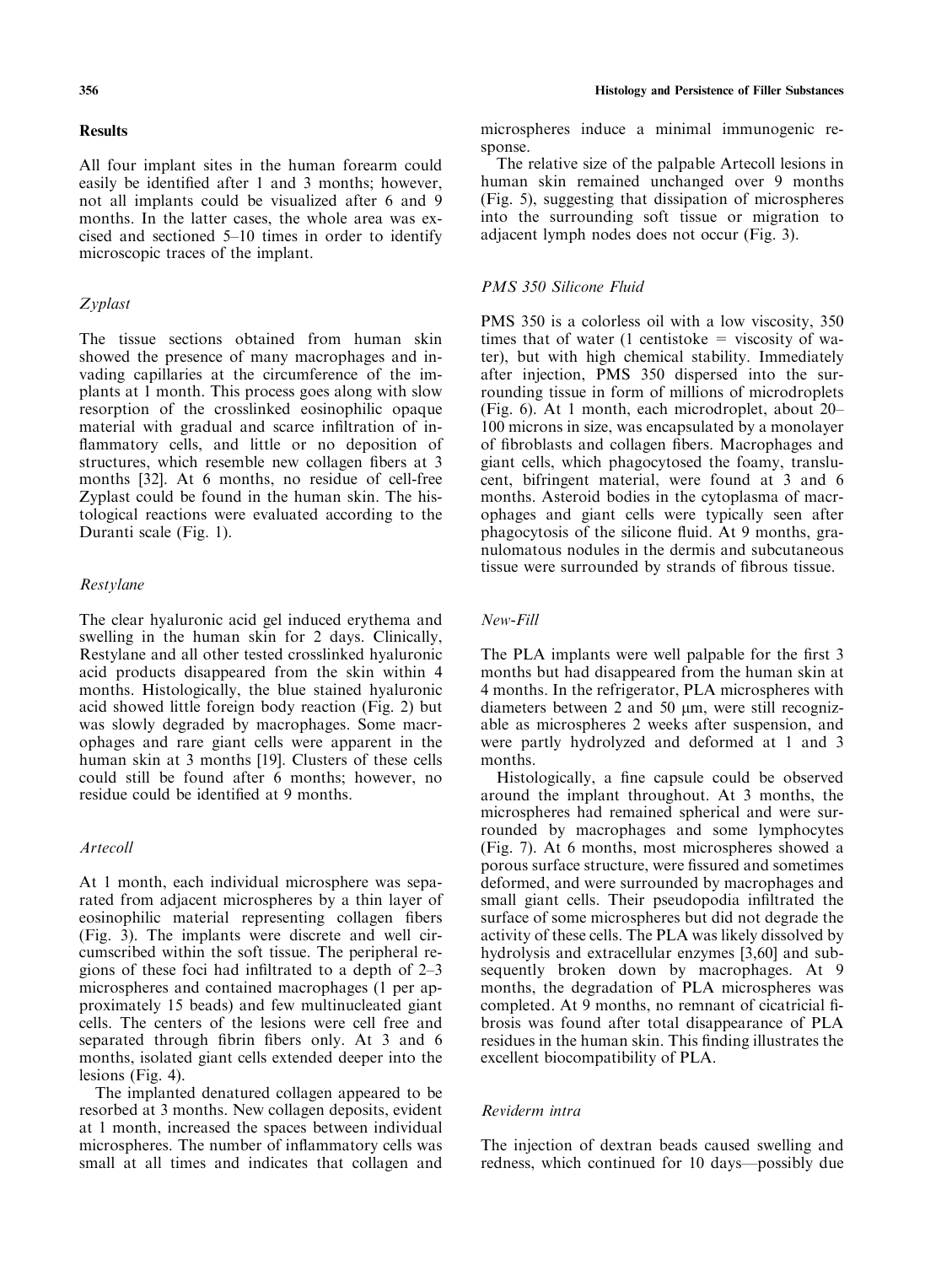

Fig. 1. The Duranti-classification reflects the extent of histological foreign body reaction at certain times. Class 2 is determined by a few giant cells.



Fig. 2. Restylane at 1 month. Minor cellular reaction of the surrounding tissue, scattered macrophages and giant cells, no immune response, and good biocompatibility.  $HE \times 100$ .



Fig. 4. Artecoll at 6 month. All microspheres are encapsulated by connective tissue and some macrophages. Duranti Grade II. Masson trichrome ×400.



Fig. 5. Artecoll at 10 years. The microspheres are still intact and surrounded by collagen fibers, fibroblasts, some macrophages, and isolated giant cells. Masson trichrome  $\times$ 100.



Fig. 3. Artecoll at 1 month. The two strands of implants here have a diameter of a 26 G needle and are still packed in a fibrin network with some macrophages and giant cells. Masson trichrome  $\times 20$ .



Fig. 6. PMS 350 silicone gel at 1 month. The gel has dissipated into millions of microdroplets, which are surrounded by macrophages and lymphocytes.  $HE \times 100$ .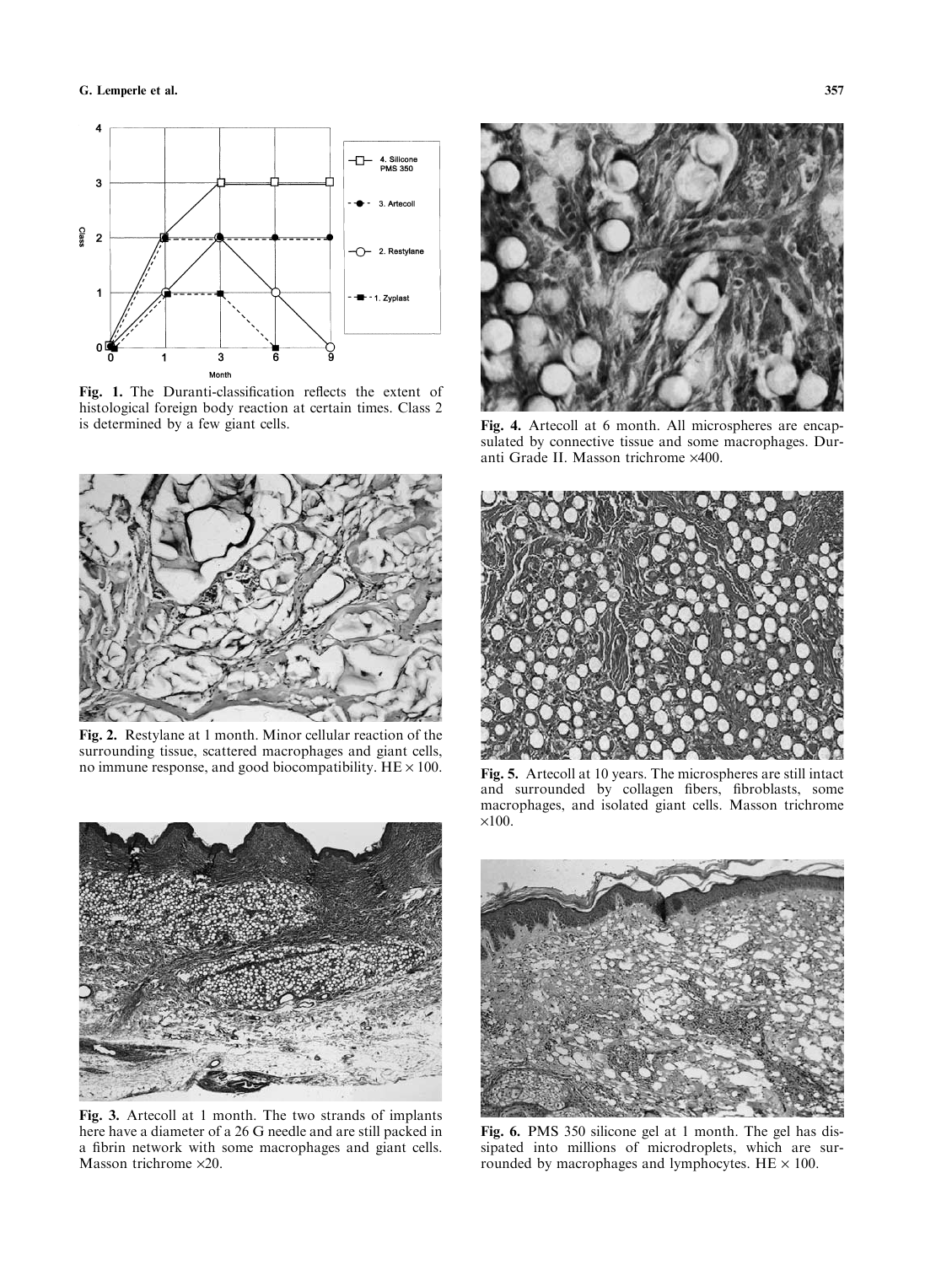to the toxic effect of free dextranomers. Edematous swelling of the implants continued for more than 3 months. The palpable deep dermal implant began to disappear at 4 months and was no longer palpable at 6 months.

Histologically, the 40-um dextran beads produced the greatest amount of granulation tissue among all injectables tested. At 1 month, the hydrophilic microspheres were swollen and measured up to  $75 \mu m$  in diameter (Fig. 8); some were broken apart and surrounded by foamy macrophages and small giant cells. The hyaluronic acid carrier had early separated from the beads and was found in pools, surrounded by a rim of giant cells (Fig. 9). At 3 months, only few elastic fibers could be seen; instead there were great numbers of macrophages and giant cells, which enveloped and tried to phagocytose the beads. The surface of the dextran beads began to show irregularities at 6 months and total disintegration at 9 months. It ranged to the top of the Duranti scale among the resorbable implants (Fig. 10), possibly due to the carrier from an undisclosed source of hyaluronic acid (Rofilan), which has been crosslinked with a plant extract.

#### Dermalive

The hydroxyethyl-methacrylate (HEMA) fragments began to disappear in the human skin at 4 months and were no longer palpable at 6 months.

Histologically, they showed the least cellular reaction of all implants. The polygonal, translucent, and irregular particles,  $20-120 \mu m$  in size, which appeared like clear broken glass gravel, were packed in clusters, with minimal ingrowth of fibrous tissue, cells, and blood vessels (Fig. 11). Only a fine network of elastic fibers and occasionally macrophages were found, but there were no apparent capillaries and no strong fibrous capsule. The hyaluronic acid was separated and surrounded by macrophages, which had disappeared at 3 months. At 9 months, only a few small clusters of Dermalive with rounded corners and ridges, many macrophages, and lymphoid cell clusters could be detected. The few giant cells contained abundant asteroid bodies in their cytoplasma. Some pointed particles had a tendency to irritate the surrounding soft tissue, which showed clear evidence of low grade inflammation. However, only about one tenth of the implant volume consisted of cells and fibers (Fig. 11).

#### Aquamid

The clear gel of polyacrylamide was implanted into human skin at four sites. Used in breast augmentation in Ukraine and China, it had a viscosity of 1045 centistoke. Since no anesthetic is added, the injections into human skin caused a burning sensation for  $\sim$ 20 sec. This was likely due to the cross-linked gel's pH of 7.0 to 9.0. On examination, the implants revealed no reaction and were still palpable at 9 months, but decreasing in size.

Histologically, acrylamide gel was difficult to detect at 1 month. The injected, non stainable transparent gel produced only a fine fibrocellular capsule (Fig. 13), as expected from the literature [14,42]. At 3 months, no further histopathological reaction occurred outside the implant site, such as foreign body reaction. At 6 and 9 months, Aquamid had dispersed into the skin and was surrounded by macrophages and fibroblasts (Fig. 12). The histological reaction resembled that of injected fluid silicone. In small quantities, such as a slim strand beneath a wrinkle, the gel appeared to be slowly absorbed, without visible foreign body reaction. Therefore, the manufacturer's claim of ''lifelong permanence'' seems to be dependent on the amount of implanted acrylamides.

#### Evolution

Clinically, the implant made of polyvinylhidroxide microspheres suspended in acrylamide gel resembles Artecoll. It was not painful during injection as was Aquamid. Because of evaporation through the polyethylene syringe, the water content of the material was already diminished at the time of purchase. The implants were well visible and diminishing palpably over the whole course of 9 months. Histological examination showed the beads, most of them  $30-40 \mu m$ in diameter, within the clear acrylamide gel (Fig. 13) surrounded by an almost invisible fibrous capsule. Each droplet, 3–5 mm in size, was encapsulated with a very fine layer of fibroblast and fibers without ingrowth into the implant. No foreign body reaction was detectable. A few single microspheres outside the implant site were covered with a fibrin layer or had attached macrophages and fibroblasts. At 6 and 9 months, most of the carrier gel had been absorbed and was replaced at the outer layers by granulation tissue. At 9 months, the implant was totally infiltrated by macrophages, fibroblasts, and giant cells (Fig. 14), which resembled the tissue ingrowth of PLA at 3 months. The surface of the microspheres was still intact after 9 months.

#### Radiance FN

Clinically, the subdermal implants in the forearm were swollen for 3 days. Within 1 month, the palpable implant diminished to half its prior size and became whitish and shining through the skin. The hard nodules diminished further in size and disappeared clinically at 9 months from the skin.

Histologically, Radiance microspheres stimulate almost no foreign body reaction. The 1-month sample had to be embedded in PMMA like bone tissue because the implant could not be cut by conventional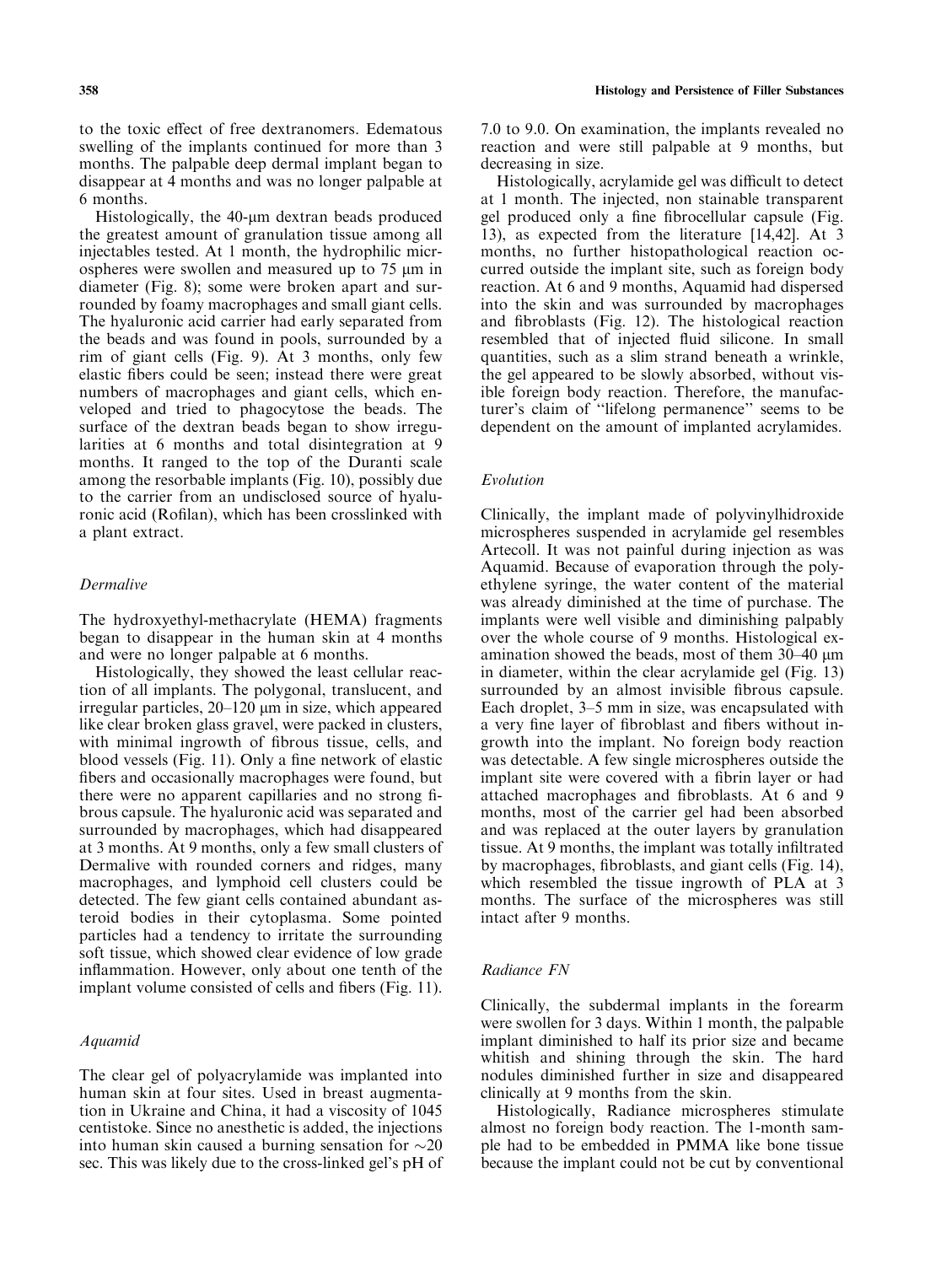

Fig. 7. New-Fill at 3 months. Macrophages and giant cells are surrounding the PLA microspheres and are filled with phagocytosed PLA material. HE  $\times$ 400.



Fig. 8. Reviderm at 1 month. Most dextran beads (its empty vacuoles) are surrounded by macrophages and giant cells with conspicuous foamy cytoplasm. The HA carrier is separated from the beads and surrounded by a rim of giant cells. Masson trichrome  $\times 100$ .



Fig. 9. The HA carrier of Reviderm<sup>TM</sup> at 1 month has separated early from the beads and is slowly phagocytosed by a rim of multinucleated giant cells. Masson trichrome  $\times$ 400.



Fig. 10. The Duranti classification reflects the extent of histological foreign body reaction. Class 3 is defined by infiltrating lymphocytes and giant cells. Zeraplast consists of PMMA beads suspended in Rofilan. L40 are PLA beads suspended in collagen.



Fig. 11. Dermalive at 3 months. The PMA particles are packed and cause little foreign body reaction. Invading macrophages and some giant cells gather at edges and  $corners. Masson trichrome  $\times 400$ .$ 



Fig. 12. Aquamid at 6 month. The big droplets have been dispersed into millions of mini-droplets, surrounded by fine fibrous capsules with minimal foreign body reaction. This picture resembles fluid silicone. HE  $\times$ 100.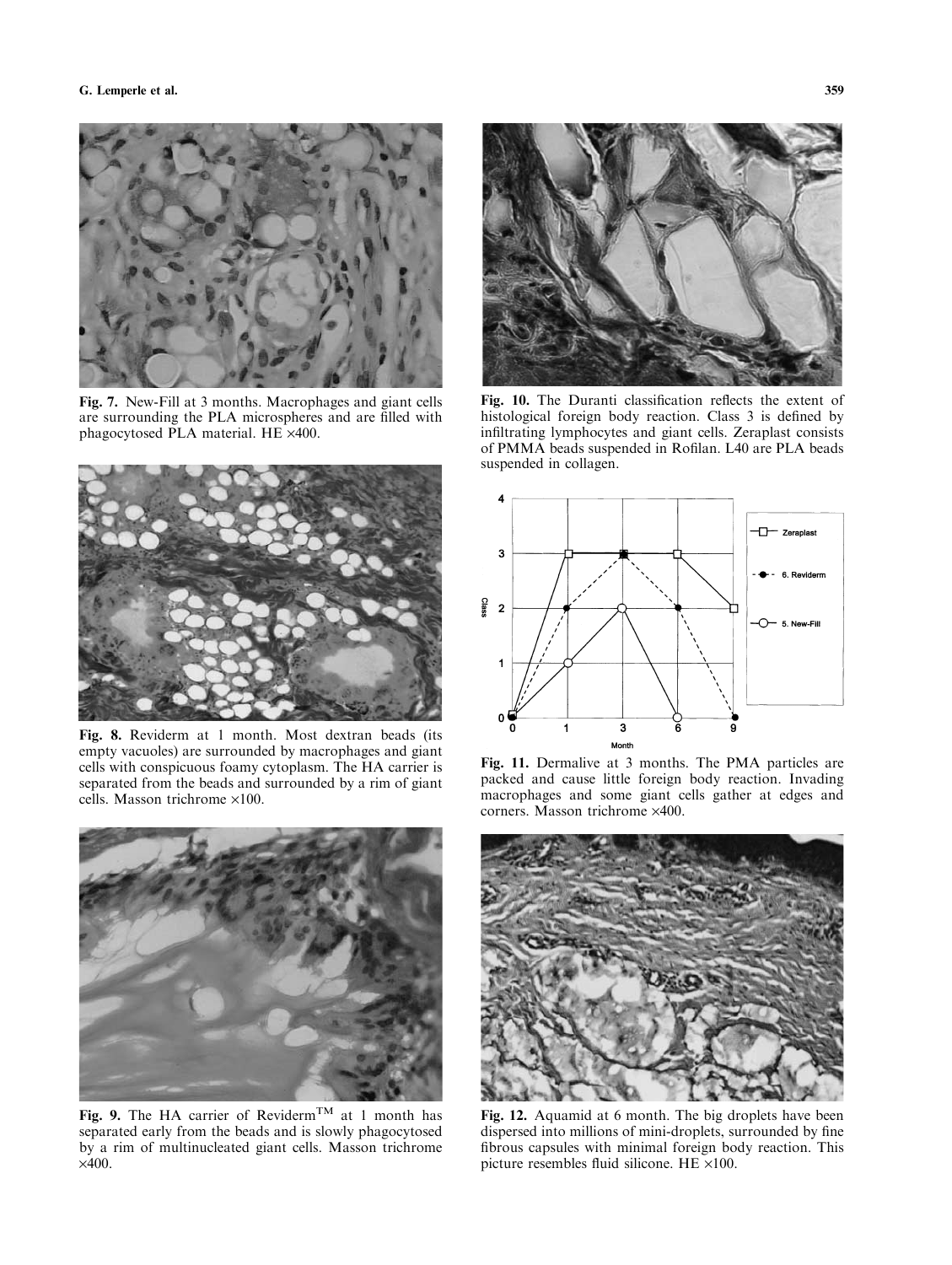

Fig. 13. Evolution at 3 months. Most PVH microspheres are still suspended in acrylamide gel, which results in a fine fibrous capsule without foreign body reaction. Aquamid induces the same inconspicuous histological reaction at that time. Masson trichrome  $\times 100$ .



Fig. 14. Evolution at 9 month. Macrophages and multinucleated giant cells have phagocytosed most of the acrylamide carrier. At that stage, each single microsphere is encapsulated with fibrin and some macrophages. Masson trichrome  $\times$ 400.



Fig. 15. Radiance at 3 months. The calcium microspheres are packed, the interstitium is filled with fibrin and scattered fibroblasts and macrophages. Masson trichrome  $\times 100$ .

methods. The beads were packed and surrounded by some fibrin fibers but little cellular tissue. At 3 months, a method of rapid decalcification was applied prior to cutting and staining. The beads were still packed (Fig. 15) and tissue ingrowth started from the fine outer capsule of the implant. The main ''interstitium'' still consists of fibrin fibers and few cellular elements like fibroblasts and flattened macrophages. No vascularity could be detected. At 6 months, the whole implant is surrounded by a fine fibrous capsule and single microspheres are encapsulated by a thin fibroplastic stroma with flattened cells. At 9 months, the voids are much smaller in diameter and the microspheres deformed and slowly adsorbed (Fig. 16). Since few macrophages were seen it is suggested that calcium hydroxylapatite microspheres are degraded by enzymatic breakdown rather than phagocytosis.

#### **Discussion**

#### Collagen Gel

Bovine collagen is the ''gold standard'' for all other newly introduced injectables. To date, Zyderm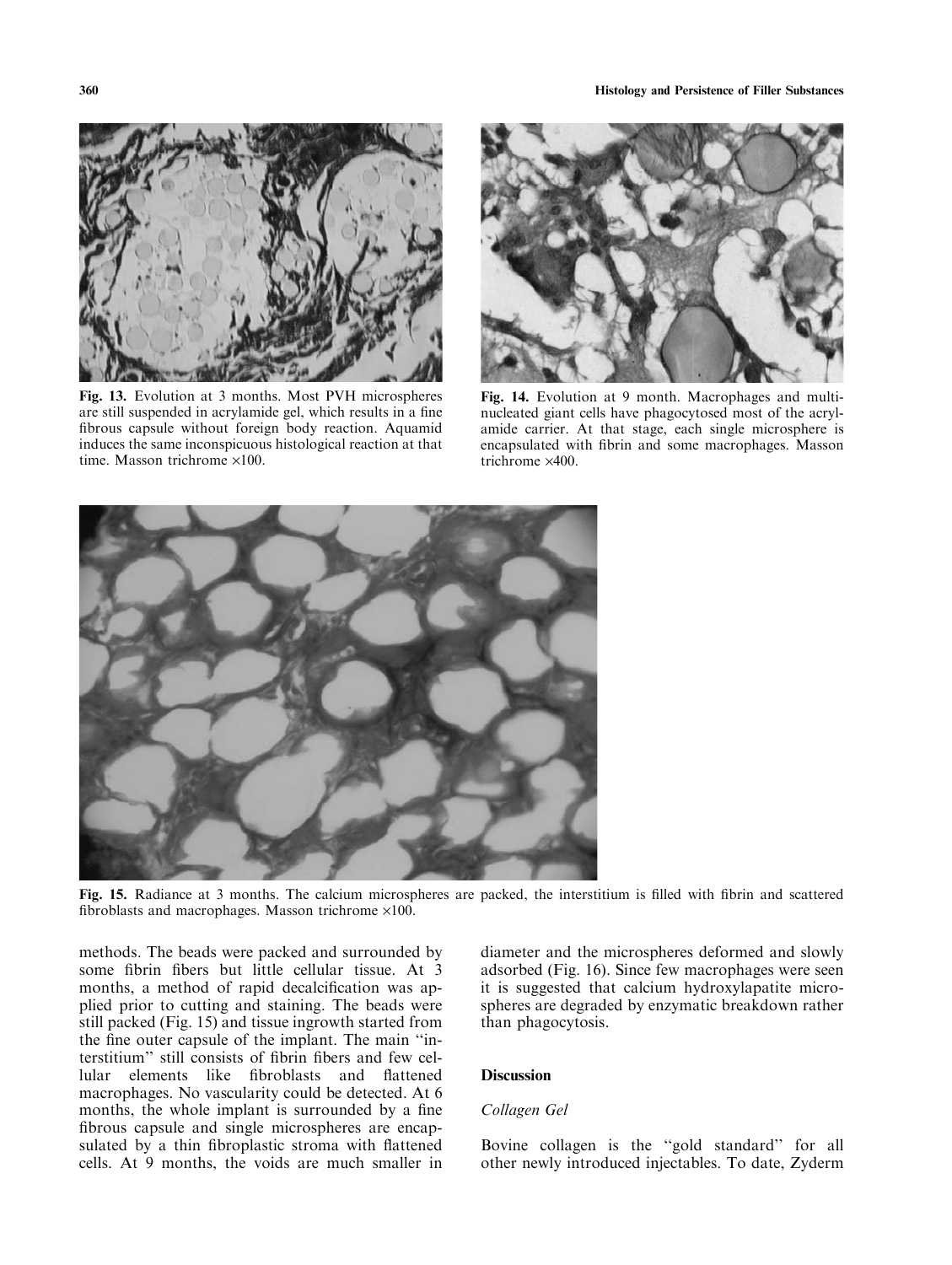

Fig. 16. At 9 months, the Radiance microspheres appear deformed and partly degraded, probably by osteolytic enzymes and not by phagocytosis. Masson trichrome  $\times 100$ .

and Zyplast have been the only FDA-approved dermal filler substances in the U.S. for more than 20 years. The limited longevity of Zyderm and Zyplast, ease of use, low incidence of allergic reactions  $(1\%)$ , and safety are well established [32]. Late granuloma formation occurs at a lower rate [26,45] than with slowly resorbable gels and particulate materials.

#### Hyaluronic Acid Fluids

Human hyaluronic acid, a polysaccharide of 4–5 kDa molecular weight has a half-life of only 1–2 days. It forms the cellular interstitium of the dermis and creates volume by binding water. A human body contains approximately 15 g HA. To avoid an early breakdown, injectable hyaluronic acids have to be crosslinked. The HA in Restylane has a molecular weight of  $1 \times 10^6$  Da, but 0.5% or every 200th amino acid of the molecule is crosslinked (''stabilized'') with a neighbor molecule. The company claims that it contains a suspension of  $1 \times 10^5$  HA particles of 40– 60 lm size in HA fluid. A similar product, Perlane, is said to contain  $8 \times 10^3$  gel particles/ml of approximately  $100 \mu m$  in diameter, and Fine Lines approximately  $2 \times 10^5$  gel particles/ml of 20–30 µm in diameter. These gel particles, however, cannot been seen under the microscope. Residues from the process of fermentation of *Streptococcus equi* ( $>107 \mu g/ml$ [41] may induce allergies to this bacterial protein in certain patients. Acute and late inflammatory skin reactions have been occasionally reported [13,25,39,41].

### PMMA Microspheres

These microspheres showed the most stable appearance throughout the experiment. Once injected, the PMMA microspheres cannot be broken down by enzymes, since a methyl group in the alpha-position stabilizes the molecule. Interestingly, the volume of the injected collagen (80%) remained stable in the implant over the years (Fig. 5). The microspheres act merely as a scaffold and a stimulus for constant connective tissue production. Here, the implant carrier is truly ''replaced'' by the body's own tissue. In contrast to other ''dead'' permanent filler substances like acrylamide or Radiance, the ingrowth of connective tissue creates a ''living'' implant.

Artecoll gives predictable results; however, at the same time it is ''non-forgiving'' when mistakenly implanted in an incorrect plane. To avoid technical mistakes, introductory courses and a careful learning curve are required. It may induce granuloma formation in very rare instances [35], as all other substances will do in certain patients. Artecoll has a 10-year history [35] and has been used in more than 200,000 patients worldwide outside the U.S.

Another injectable implant of PMMA microspheres,  $1-80 \mu m$  in diameter but suspended in Mgcarboxy-gluconate (Metacrill), is produced and distributed in Brazil [47].

## Silicone Fluid

As we know from ruptured breast implants, silicone gel causes the rarest foreign body reaction among the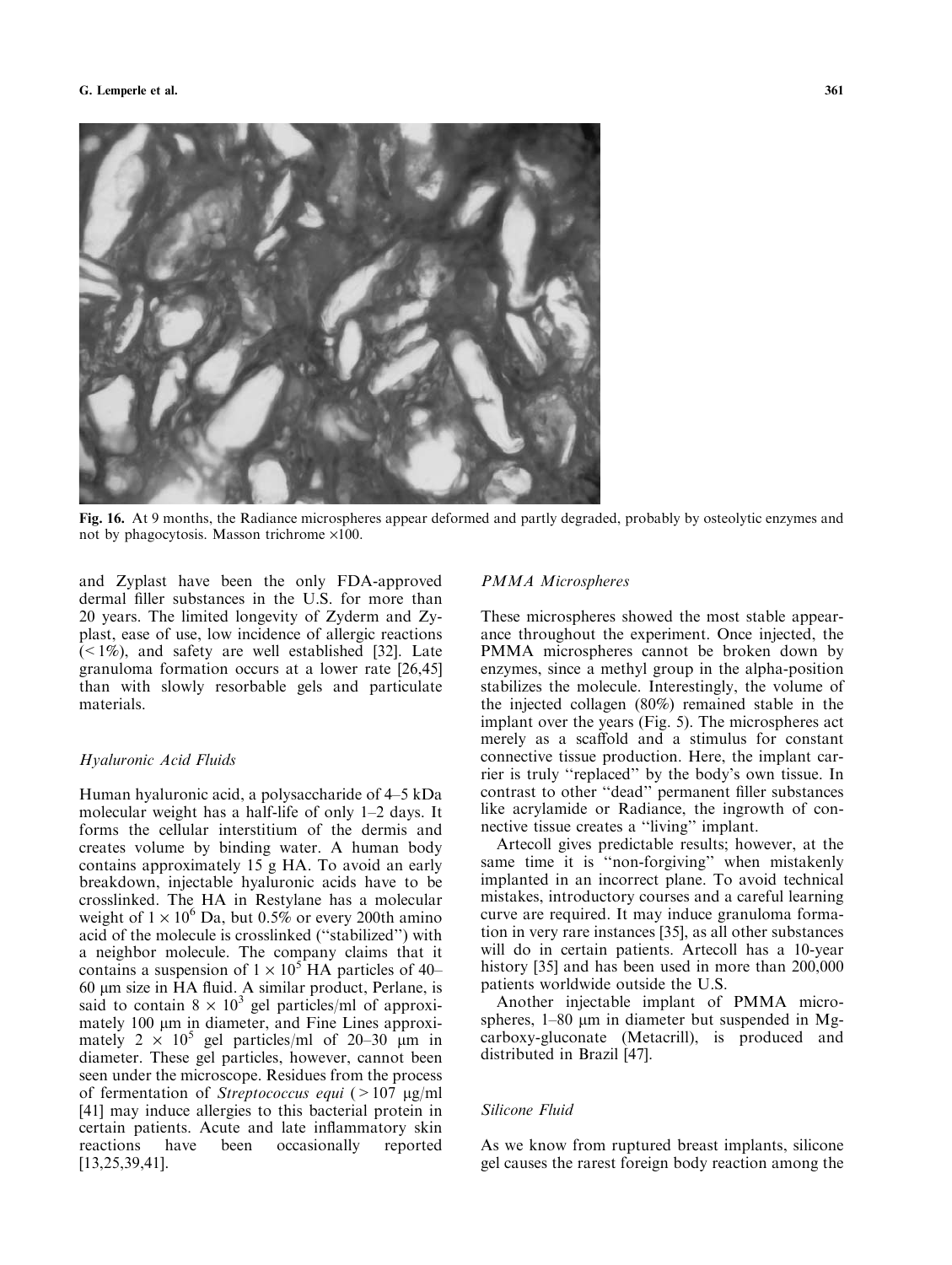

Fig. 17. Duranti classification reflects the extent of foreign body reaction at certain times. Class 4 defines granuloma formation. Bioplastique is a suspension of silicone particles in PVP. Embosphere are soft microspheres of trisacrylgelatin used for tumor embolization [4].

filler materials. In most patients, silicone gel remains very soft and is encapsulated by only a very thin layer of fibroblasts. The lack of fibrous capsule formation may lead to the displacement of larger quantities, aided by gravity, which may migrate downwards from the glabella to the cheeks and from the nasolabial folds to beneath the chin. In time, the implant can harden through ingrowth of connective tissue, macrophages, and foreign body cells, which form a granuloma [53].

The reputation of "medical grade" silicone fluid has been damaged by five facts: (1) the use of large quantities, e.g., in breast augmentation or facial dystrophies [17,18], has led to deformation; (2) the possibility of gravity induced ''migration'' in patients with very lax skin and subcutaneous tissue; (3) the possibility of late (5–20 years) granuloma (siliconoma) formation; (4) the substitution of cheaper, non-medical-grade silicone fluids by nonprofessionals; and (5) the lack of experience of most physicians in the treatment of rare cases of late siliconoma. Though difficult to remove surgically, siliconomas respond favorably to multiple injections of corticosteroid [7] or antimitotic agents [58]. The wrinkles and lips of thousands of patients in Europe and Asia have been treated successfully with the micro-droplet technique with small amounts of medical-grade silicone fluid. On the other hand, hundreds of women required total mastectomy due to chronic inflammation of large amounts of silicone oil injected directly into the breast. As so often in medicine, success depends on the right dosage, volume, and knowledge of side effects.

#### Polylactic Acid Microspheres

Polylactic acids do not occur naturally, but were first synthesized by French chemists in 1954. PLA and polyglycolic acid (PGA) have been used safely in suture materials (Vicryl, Dexon), in resorbable plates and screws, in guided bone regeneration, in orthopedic, neuro-, and cranio-facial surgery, and as drug delivery devices [60]. PLA does not stimulate the natural production of collagen [2], but causes a foreign body reaction, characterized by macrophages, giant cells, and some elastic fibers. The PLA polymer New-Fill disappeared within 6 months, probably due to extracellular hydrolysis, ester cleavage, and the catalytic effect of hydrosoluble acid monomers formed in the polymer matrix during degradation [3]. Whether the mild inflammatory response elicited by PLA can be ascribed to degradation activity of macrophages is not clear.

The degradation rate of PLA polymers in vivo is said to be almost twice that in vitro [60]. Our experiments with microspheres, however, have shown the opposite. After refrigeration for 6 months, the microspheres in their fluid cellulose carrier had dissolved totally, whereas the microspheres in living tissue were still recognizable as round with irregular surface. The degradation of different PLAs is affected dramatically by the amount of glycolic units in the lactic acid chains [60]. Degradation only appears when the molecular weight of the PLA decreases below  $20 \times 10^3$  Da. The PLA in New-Fill has a molecular weight of  $170 \times 10^3$ Da. Nine months after implantation, no polymer residue or remnant cicatricial fibrosis were found, confirming the good biocompatibility of PLA microspheres. Since PLAs contain no animal proteins, allergies are not expected; however, late granulomas have been reported as with any other filler substance.

## Dextran Microspheres

Dextrans are the substrate of chromatography columns (Sephadex) used for the separation of proteins. Dextran molecules of 40,000 and 80,000 Da are used as plasma expanders, since dextran molecules  $\leq$  20,000 Da will be filtered by the kidney. Dextran beads of 100  $\mu$ m in diameter were found intact 2 years after implantation in the back skin of rats. Eppley et al. [18] emphasized that the positive surface charges of dextran beads apparently attracted macrophages. The macrophages in turn release TGF-beta and interleukins, which stimulate fibroblasts to produce collagen fibers. After extensive resorption of the dextran beads at 9 months, however, little or no cicatricial residue could be detected at the implantation sites in these studies. Dextran beads of 100  $\mu$ m in diameter (Deflux, Q-Med, Uppsala, Sweden) are currently used in clinical trials for the treatment of stress urinary incontinence.

## HEMA Fragments

Dermalive is a by-product of the manufacture of intraocular lenses and was introduced in the European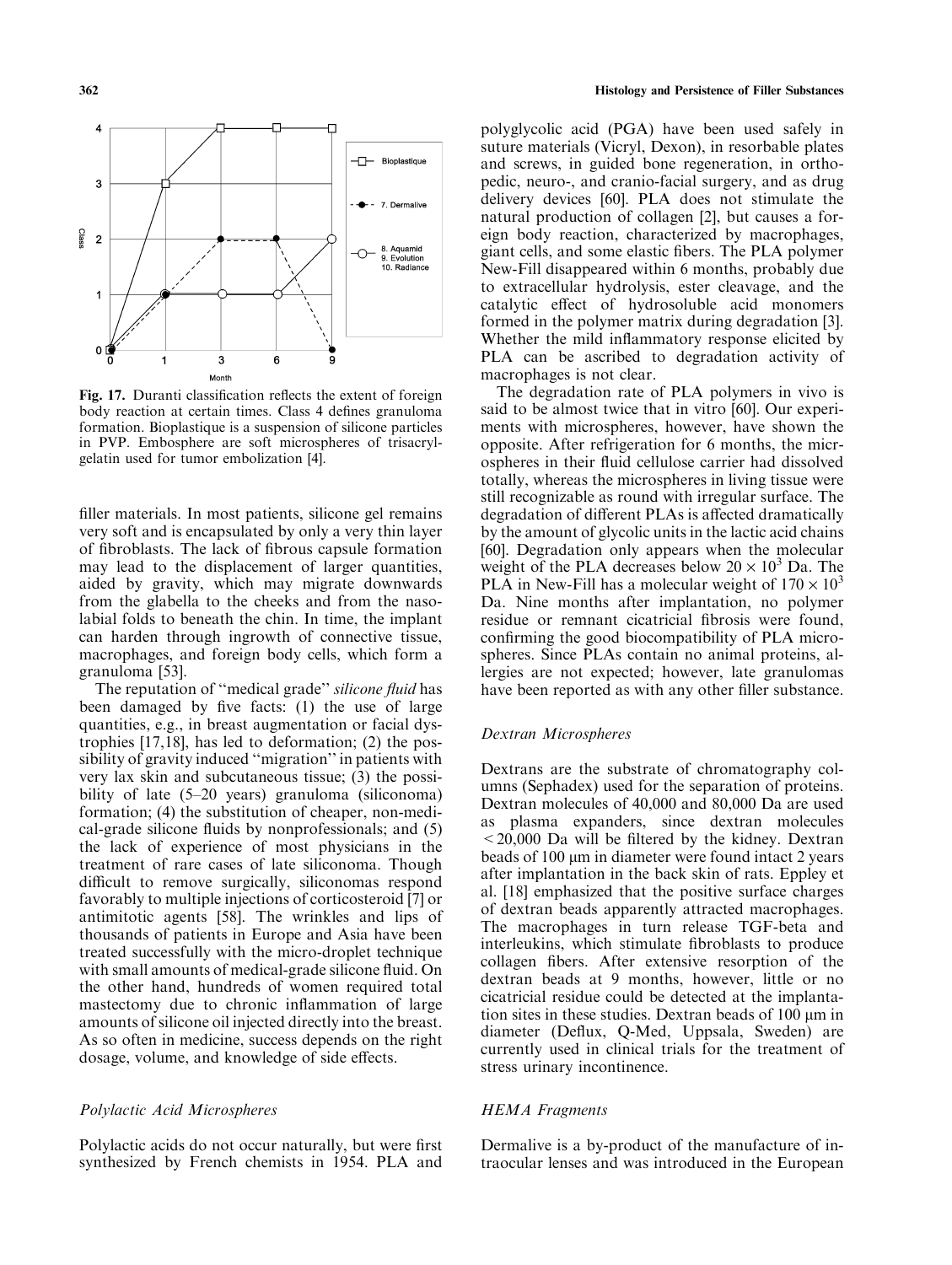market in 1998. Because of a rather high incidence of granuloma formation, it is now used mainly in the form of Dermadeep with HEMA fragments 80–110 lm in size for deep dermal and epiperiosteal implantation. Inside the implant, the HEMA particles were packed closely, probably due to diminished viscosity of the carrier medium hyaluronic acid. This carrier dissipated from the particles just after implantation of Dermalive and was found outside of the clusters of particles.

The great advantage of collagen as a suspension medium for filler substances is its high viscosity, which keeps the particles or microspheres apart weeks after implantation. Since little host tissue formation is stimulated, more Dermalive has to be injected compared to other fillers. On the other hand, HEMA has a free OH-group, which should stimulate macrophage activity. Endogenous esterases in serum and liver break down HEMA. Interestingly, the amount of tissue reaction is no indication for the rate of granuloma formation. In the studies described here, Dermalive evoked the least new tissue formation but clinically causes a rather high rate of granuloma formation [54].

# Polyacrylamide Gel

Like dextran beads, polyacrylamide is used mainly for protein separation by molecular biologists. The use of polyacrylamides as injectable filler materials was initiated in 1983, and they were used clinically in the Ukraine and China as Interfall [14] or ''Amazing Gel'' in thousands of patients. However, to date few clinical and scientific data have been published in Western literature [23]. Since Interfall's patent expired, at least seven European companies are marketing polyacrylamides as dermal filler substances (Royamid, Argiform, Bioformacryl, OutLine, Aquamid, Evolution, Kosmogel). So far, they have been injected in large quantities for breast, buttock, and calf augmentation, in facial lipodystrophy and congenital malformations [14], and have been called "endoprotheses" [42]. If overcorrection occurs, the fluid can be withdrawn from the implant even after years. Reportedly, it has a half-life in the human body of  $>20$  years. This may be true for large quantities; however, the injection of 0.1 cc Aquamid was resorbed in human skin within 9 months. The concentration of acrylamide monomers that can be toxic was reported to be  $\leq 10$  ppm or 0.04%. Side effects were enlarged lymphnodes in 10%, migration of gel in 3%, and edema in 2%. The U.S. Environmental Protection Agency classifies acrylamide as a medium-hazard probable human carcinogen. Even if there are few published reports [30], granuloma formation after Interfall implantation is well known in China since 1997 [14] and has to be expected in certain patients as with all other injectables.

## Polyvinyl Gel Microspheres

The mixture of apparently slowly resorbable *Polyvi*nyl microspheres with a longer lasting polyacrylamide gel (Evolution) showed similar histological reactions to Aquamid within the first 6 months, and from then on was like Artecoll. Clinically and histologically it showed the least reactions and remained visible and palpable throughout the 9 months. Future clinical experience has to show whether late side effects are as high as with acrylamides.

# Calcium-Hydroxylapatite Microspheres

Ca-hydroxylapatite is the primary component of bone and dents. In form of particles it was first used as onlay grafts for bone regeneration in dentistry. Cahydroxylapatite microspheres of  $75-125 \mu m$  in diameter (Coaptite-) are injected as a bulking agent in urinary incontinence. It is highly biocompatible, causes little tissue reaction, well defined at the injection site, radio-opaque, and can therefore be used as a tissue marker (Radiance FN). In the skin and especially in the lip, it does not ''remain soft'' but exhibits a clear hardening of the implant, which resolves over time. Since March 2002, Radiance FN can be used ''off-label'' in the US for wrinkle treatment and lip augmentation. Since it disappeared from the skin within 12 months, it is a semi-permanent implant like many others (Aquamid, Dermalive, New-Fill, Reviderm) and not a ''near-permanent solution''. While Radiance is well tolerated beneath wrinkles, it should not be recommended for lip augmentation. The concomitant movement of the orbicularis muscle in women during chewing compresses every injected strand to a lump!

Histologically, the calcium hydroxylapatite microspheres do not ''provide a scaffold for tissue infiltration consistent with the form of the surrounding tissue''. Because of little tissue ingrowth [16, 43] and absence of granulation tissue, triamcinolone (Kenalog®) injections into Radiance lumps will be ineffective and should be omitted. In some patients, however, Radiance microspheres may induce a kind of foreign body reaction - as demonstrated by one histological picture in the company's advertisement, which of course will react to intralesional corticosteroids.

In general, the histological examination of all samples showed distinctive morphological findings for each type of micro-implant, which can help distinguish different injected substances. The differential diagnosis could also be of medico-legal interest because adulterated or improper substances are sometimes injected fraudulently [54]. PMA-particles (Dermalive) showed multiple sharp edges and points taking on a ''broken glass'' appearance, whereas microspheres are devoid of any jagged or sharp edges that might serve as a continued source of irritation.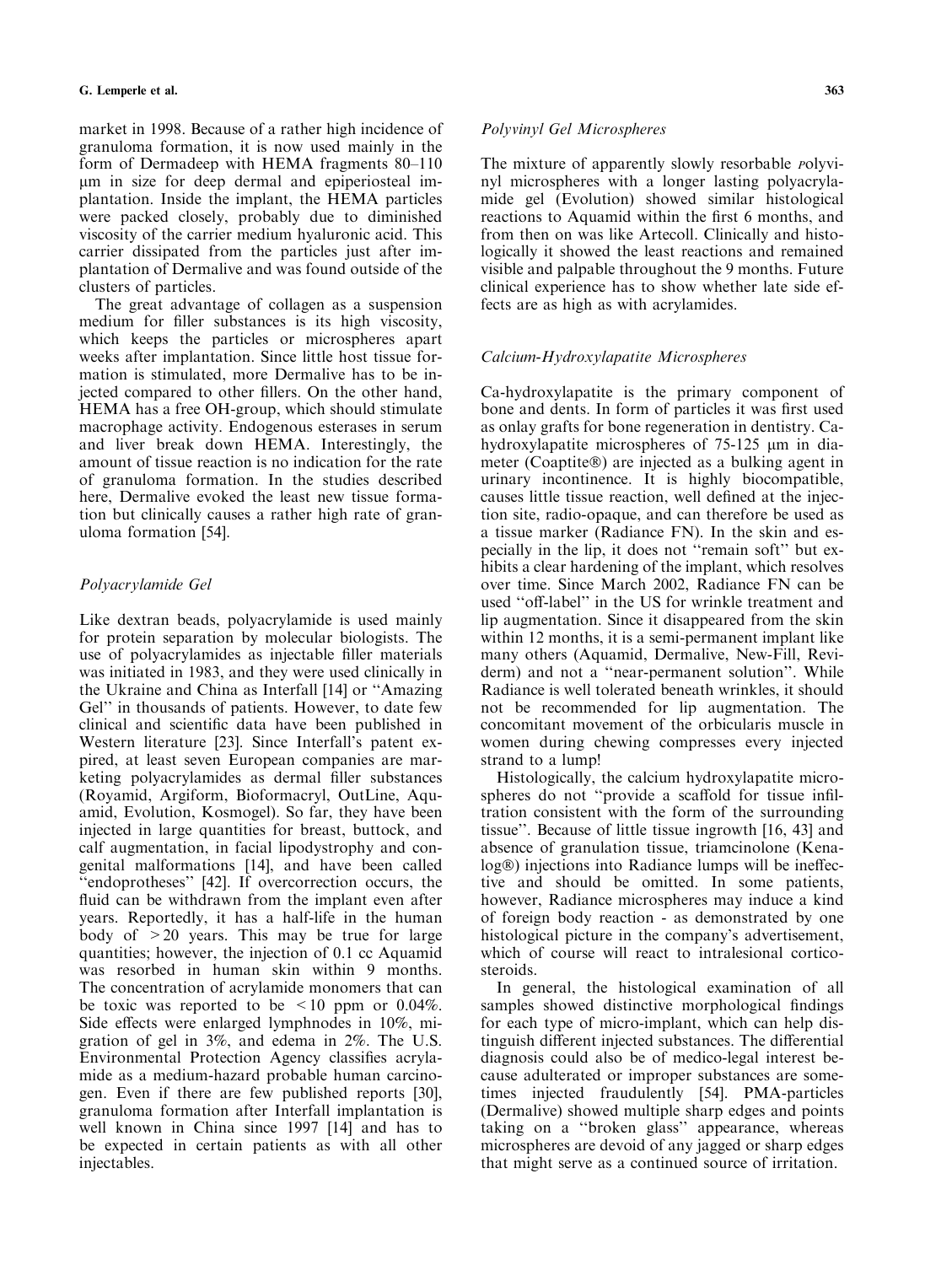## Complications

Besides well-known allergies, displacement, and granuloma formation, another potential complication of dermal filler substances was documented only recently [62]. Localized fat atrophies in the cheeks, similar to those seen in facial lipodystrophy after HIV treatment [11,57], occurred 2–3 months after the implantation of Restylane or New-Fill in the nasolabial folds of healthy patients. At 9 months, the implants could still be identified and were interspersed with giant cells and granulomatous tissue. The residues were encapsulated and surrounded by fat necroses and vacuoles. No explanation has been found for this side effect since there is no obvious link in the chemical structure of these two filler substances and HIV protease inhibitors.

## Granulomas

All injectable filler materials cause normal foreignbody-type reactions that may develop into a foreign body granuloma in selected patients. Its cause is still unknown and no predictions can be made. Some of the patients reported a severe generalized viral or bacterial infection [37,41,53], vaccination, or local trauma some months before the appearance of the granulomas.

Granulomas occur in patients at a rate of 0.01% to 1.0% according to the chemical composition, shape, and surface structure of the particles [38]. They occur significantly less often after implantation of microspheres with a smooth surface (Artecoll, New-Fill, Evolution) [37,38] than after implantation of particles with irregular surface (Bioplastique, Dermalive) [6,54]. As would be expected, they also occur less frequently after injection of resorbable implants (collagen [29,45], hyaluronic acid [13,25,39-41,59]) compared to long-lasting implants [53,54].

## Legal Aspects

In contrast to the FDA, Notified Bodies of the European Community do not require animal or clinical studies for the registration and approval of injectable filler substances or surgically introduced artificial implants. The European product quality control systems classify injectable dermal fillers as Medical Devices Class IIa (resorbable substances), and Class IIb (substances that cannot be reabsorbed). The FDA has determined that collagen is a Class III.A device and injected particles are a Class III.B device. In November 1997, a new provision was added to the Federal Food, Drug, and Cosmetic Act to allow any legally marketed, FDA-approved product to be administered for any condition within a doctor-patient relationship. This is called ''off-label use'' of an FDAapproved product.

The CE mark controls only Good Manufacturing Practice (GMP) of an injectable agent but does not guarantee a maximum of biological safety. Therefore, a central office similar to the FDA should be established in Europe to which all severe clinical side effects have to be reported. Some manufacturers report the complication rates as a percentage of treatments (Restylane, Hylaform, Dermalive)— most probably of syringes sold—, whereas other manufacturers report the side effects as percentage of treated patients [35]. Only a careful statistical analysis of these data will shed some light on the true incidence of side effects for each dermal filler substance.

## **Conclusions**

The differences in histological reactions and in permanence lead to a classification of injectable filler substances into five types:

- 1. Autologous fat rarely is permanent and its fate is unpredictable. The mechanism for long-term survival of fat or stem cells has yet to be understood.
- 2. Natural filler substances such as collagen and hyaluronic acids are phagocytosed slowly with minimal histological reaction.
- 3. Fluid filler substances, such as fluid silicone and acrylamides, cause little fibrosis but can dislocate larger volumes through muscle movement and gravity; they are considered ''dead implants.''
- 4. Particulate materials like PMA gravel and PLA microspheres are packed and induce minimal foreign body reaction and fibrosis. They are pure fillers and are slowly resorbed.
- 5. Microspheres from non-resorbable PMMA or resorbable dextran are stimulants for encapsulation and scaffolds of permanent or temporary connective tissue formation, considered ''living implants.''

Host defense mechanisms reacted differently to each filler material; however, all substances—resorbable or nonresorbable—appeared to be clinically and histologically safe. None of the tested substances is without undesirable effects [1,46,52,55]. Since the cause of late inflammation or granuloma formation is not yet known, predictions can be not be made from early histological results for possible late reactions of the host to an individual filler substance.

Therefore, materials must be selected according to the needs of the individual patient. The patient should be informed and involved in the choice of resorbable or long-lasting filler substance. Hyaluronic acid and new collagen products such as Cymetra, Fascian, or CosmoDerm could not be demonstrated to last longer than bovine collagen. The development of a possibly disease- and allergy-free human recombinant collagen from yeast (Fibrogen, San Fran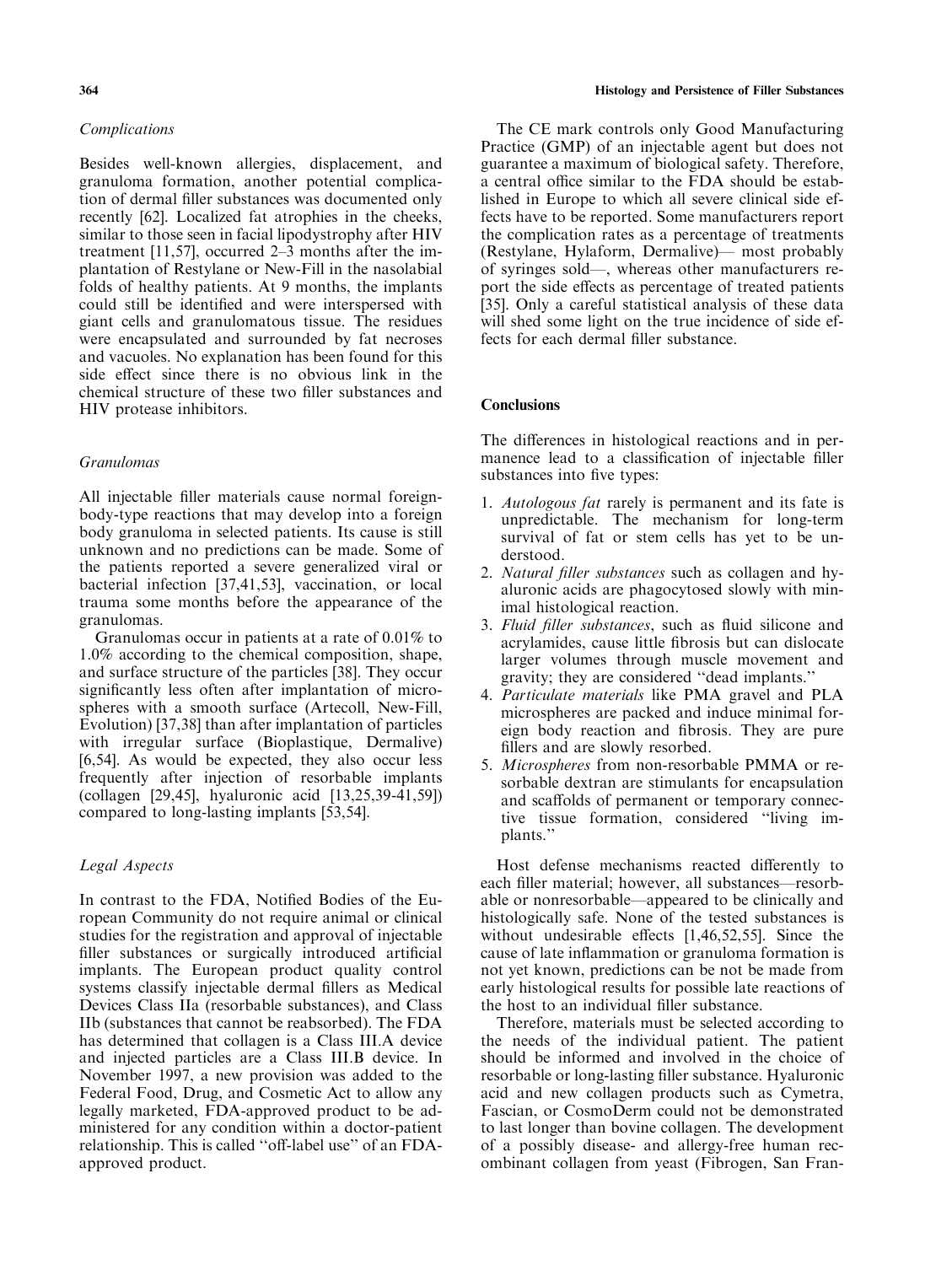cisco) or cow milk(Cohesion Technologies, Palo Alto) has a long way to go. The search for the perfect permanent injectable material with maximum safety is ongoing. Time and a centralized registry of adverse events—similar to the registries for silicone breast implants—will bring improvement in efficacy and safety of new generation filler substances.

#### **References**

- 1. Alster TS, West TB: Human-derived and new synthetic injectable materials for soft-tissue augmentation: Current status and role in cosmetic surgery. Plast Reconstr Surg 105:2515, 2000
- 2. Amard P: PLA (New-Fill) as management of lipoatrophy of the face. Magazin Aesthet Surg 1:28, 2001
- 3. Athanasiou KA, Niederauer GG, Agrawal CM, Landsman A: Applications of biodegradable lactides and glycolides in pediatry. Implant Biomater 12:475, 1995
- 4. Bendszus M, Klein R, Burger R, et al.: Efficacy of trisacryl gelatin microspheres versus polyvinyl alcohol particles in the preoperative embolization of meningiomas. Am J Neurorad 21:255, 2000
- 5. Bent AE, Foote J, Siegel S, Faerber G, Chao R, Gormley EA: Collagen implant for treating stress urinary incontinence in women with urethral hypermobility. *J Urol* **166:**1354, 2001
- 6. Bergeret-Galley C, Latouche X, Illouz Y-G: The value of new filler material in corrective and cosmetic surgery: DermaLive and DermaDeep. Aesth Plast Surg 25:249, 2001
- 7. Bigata X, Ribera M, Bielsa I, Ferrandiz C: Adverse granulomatous reaction after cosmetic dermal silicone injection. Dermatol Surg 27:198, 2001
- 8. Burres S: Recollagenation of acne scars. Dermatol Surg 22:364, 1996
- 9. Busso M: Soft tissue augmentation with Radiance FN. Aesthetic Trends & Technologies 2(3): 2003
- 10. Cahill KV, Burns JA: Volume augmentation of the anophthalmic orbit with cross-linked collagen (Zyplast). Arch Ophthalmol 107:1684, 1989
- 11. Carr A, Samaras K, Burton S, et al.: A syndrome of peripheral lipodystrophy, hyperlipidaemia and insulin resistance in patients receiving HIV protease inhibitors. AIDS 12:F51, 1998
- 12. Chan RW, Titze IR: Viscosities of implantable biomaterials in vocal cord augmentation surgery. Laryngoscope 108:725, 1998
- 13. Chen AL, Desai P, Adler EM, Di Cesare PE: Granulomatous inflammation after hylan g-f 20 viscosupplementation of the knee: a report of six cases. J Bone Joint Surg (Am) 84-A:1142, 2002
- 14. Cheng N-X, Wang Y-L, Wang J-H, Zhang X-M, Zhong H: Complications of breast augmantation with injected hydrophilic polyacrylamide gel. Aesth Plast Surg 26:375, 2002
- 15. Cohen SR, Holmes RE (2004) Artecoll: A longlasting wrinkle augmentation material. To be published in Plast Reconstr Surg 113:
- 16. DrosbeckHP, Rothstein SS, Gumaer KI, Sherer AD, Slighter RG: J Oral Maxillofac Surg 42:143, 1984
- 17. Duffy DM: Injectable liquid silicone: new perspectives. In: Klein AW (Eds.) Tissue Augmentation in Clinical Practice: Procedures and Techniques. Marcel Dekker, New York, pp 237–267, 1998
- 18. Duffy DM: The silicone conundrum: A battle of anecdotes. Dermatol Surg 28:590, 2002
- 19. Duranti F, Salti G, Bovani B, Calandra M, Rosati M: Injectable hyaluronic acid gel for soft tissue augmentation. Dermatol Surg 24:1317, 1998
- 20. Eppley BL, Summerlin D-J, Prevel CD, Sadove AM: Effects of positively charged biomaterial for dermal and subcutaneous augmentation. Aesth Plast Surg 18:13, 1994
- 21. ErsekRA, Beisang AA: Bioplastique. A new textured copolymer microparticle promises permanence of softtissue augmentation. Plast Reconstr Surg 87:693, 1991
- 22. Feretis C, Benakis P, Dimopoulos C, et al.: Endoscopic implantation of Plexiglas (PMMA) microspheres for the treatment of GERD. Gastrointest Endosc 53:423, 2001
- 23. Filatov AV, Mirolyubov SN: Contour plasty of maxillofacial soft tissues with biocompatible polyacrylamide gel (Russian). Stomatologiia (Mosk) 77:45, 1998
- 24. Flint PW, Corio RL, Cummings CW: Comparison of soft tissue response in rabbits following laryngeal implantation with hydroxylapatite, silicone rubber and Teflon. Ann Oto Rhino Laryngol 106:399, 1997
- 25. Friedman PM, Mafong EA, Kauvar AN, Geronemus RG: Safety data of injectable nonanimal stabilized hyaluronic acid gel for soft tissue augmentation. Dermatol Surg 28:491, 2002
- 26. Garcia-Domingo MI, Alijotas-Reig J, Cistero-Bahima A, Tresserra F, Enrique E: Disseminated and recurrent sarcoid-like granulomatous panniculitis due to bovine collagen injection. J Invest Allergol Clin Immunol 10:107, 2000
- 27. Geile D, Zinner I, Erbel F, Schaefer M, Osterholzer G: Diagnosis and non-surgical treatment of faecal incontinence in the proctological practice. In: Fruehmorgen P, Bruch H-P Eds. Non-Neoplastic Diseases of the Anorectum. Kluwer Academic Publishers, Dordrecht, 2001
- 28. Hallen L, Johansson C, Laurent C: Cross-linked hyaluronan (Hylan B gel): an injectable remedy for treatment of vocal fold insufficiency—an animal study. Acta Otolaryngol (Stockholm) 119:107, 1999
- 29. Hanke CW: Adverse reactions to bovine collagen. In: Klein AW (Eds.) Tissue Augmentation in Clinical Practice. Procedures and Techniques. Marcel Dekker, New York, pp 145–154, 1998
- 30. Kazachkov EL, Fridman AB, Friss SA: Granulomatous pleurisy after mammoplasty induced by polyacrylamide gel. (Russian). Arkh Patol 60:58, 1998
- 31. Kinney BM, Hughes III CE: Soft tissue fillers: An overview. Aesth Surg J 21:469, 2001
- 32. Klein AW, Elson ML: The history of substances for soft tissue augmentation. Dermatol Surg 26:1096, 2000
- 33. Kolle FS: Plastic and Cosmetic Surgery. D Appleton, New York, pp 209–230, 1911
- 34. Lemperle G, Hoehler H: Granulome nach Unterspritzung von Gesichtsfalten mit Teflon-Paste. In: Hoehler H (Ed.) Plastische und Wiederherstellungschirurgie Schattauer, Stuttgart, pp 335–340, 1975
- 35. Lemperle G, Gauthier-Hazan N, Lemperle M: PMMAmicrospheres (Artecoll) for long-lasting correction of